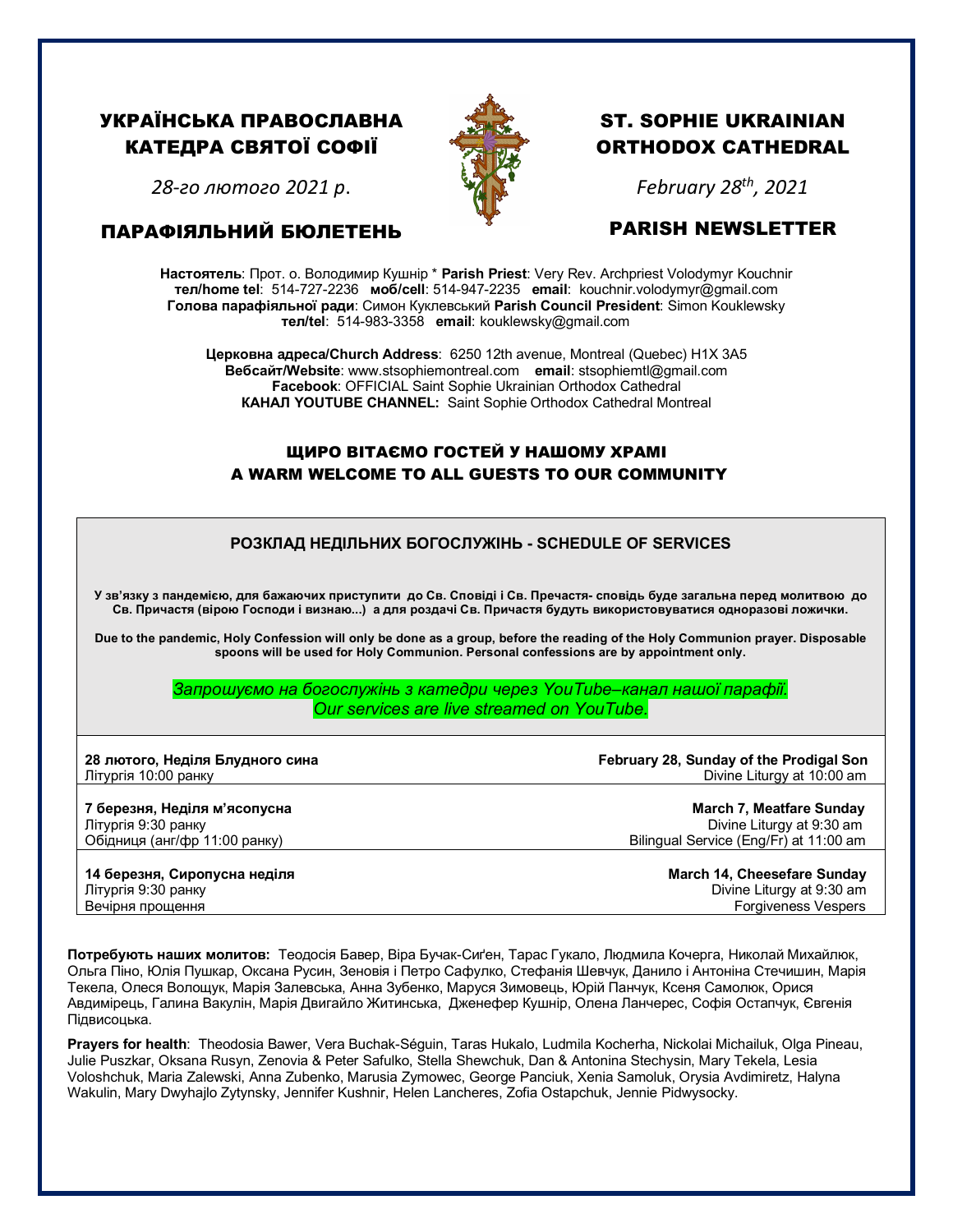| ПАРАФІЯЛЬНІ ПОДІЇ ТА ОГОЛОШЕННЯ<br><b>PARISH EVENTS AND ANNOUNCEMENTS</b>                                                                                                                                                                                                                                                                                                                                                                                                     |                                                                                                                                                                                                                                                                                                                                                                                                                                                                                        |  |
|-------------------------------------------------------------------------------------------------------------------------------------------------------------------------------------------------------------------------------------------------------------------------------------------------------------------------------------------------------------------------------------------------------------------------------------------------------------------------------|----------------------------------------------------------------------------------------------------------------------------------------------------------------------------------------------------------------------------------------------------------------------------------------------------------------------------------------------------------------------------------------------------------------------------------------------------------------------------------------|--|
| ПРИСУТНІСТЬ НА ЛІТУРГІЇ Щоб не перевищувати ліміт у<br>10 осіб (згідно з директивами уряду Квебеку), для<br>відвідування недільної Літургії, вам потрібно<br>зареєструватися до 12 години (суботи) (днем раніше) у<br>Анни Малиновської за номером (514) 232-2818<br>aбo home_anna@hotmail.com<br>Потрібні волонтери (реєструвати і супроводжувати<br>відвідувачів). Будь ласка, телефонуйте Оксані<br>Шахвєлєдовій (438) 921-1897 (після 17:30) або<br>oksanafrance@ukr.net. | <b>CHURCH ATTENDANCE</b> In order to not exceed 10 people<br>(according to Quebec government directives), to attend Sunday<br>Liturgy you are required to preregister by Saturday 12 pm of<br>the week of the Liturgy with Anna Malynowsky (Анна<br>Малиновська) at (514) 232-2818 or home anna@hotmail.com<br>Volunteers (scribes, ushers) needed. Please call Oksana<br>Shakhvieliedova (438) 921-1897 (after 5:30 p.m.) or email:                                                   |  |
|                                                                                                                                                                                                                                                                                                                                                                                                                                                                               | oksanafrance@ukr.net.<br>Head coordinator: Yoris Gella (514) 626-1625.                                                                                                                                                                                                                                                                                                                                                                                                                 |  |
| Головний координатор: Юрій Гела (514) 626-1625                                                                                                                                                                                                                                                                                                                                                                                                                                |                                                                                                                                                                                                                                                                                                                                                                                                                                                                                        |  |
| ПАНАХИДА В 4-ту річницю упокоєння Анастасії Наливайко,<br>відслужиться поминальна панахида за спокій душі після<br>літургії. Вічна її п'амять.                                                                                                                                                                                                                                                                                                                                | <b>PANAKHYDA</b> Following the Divine Liturgy a memorial service<br>will be celebrated for the soul of Anastasia Nalywajko on the<br>occasion of her 4th anniversary of repose. May her memory be<br>eternal.                                                                                                                                                                                                                                                                          |  |
| ВАРЕНИКИ: Різдвяна благодійна акція принесла нашій<br>парафії пожертвування \$250 від магазину делікатес<br>Zytynsky Deli. Дякуємо Любі Пукас за ініціативу та<br>координацію цього проекту, всім, хто його підтримав, та<br>Ангеліні Житинській за партнерство.                                                                                                                                                                                                              | VARENYKY: The Christmastime fundraiser netted our parish a<br>\$250 donation from Zytynsky Deli. Thanks to Luba Pukas for<br>initiating and coordinating this project, all who supported it, and<br>to Angel Zytynsky for her partnership.                                                                                                                                                                                                                                             |  |
| СЕРІЯ ЛЕКЦІЙ ДЛЯ ДОРОСЛИХ В КАТЕДРІ<br>Виголосить англійською мовою о. Ігор Охримчук. Тема<br>доповіді: "Аскетизм?", в неділю 7 березня після Літургії<br>12:00 год. в онлайн режимі на канал YouTube (Saint Sophie<br>Orthodox Cathedral Montreal), а запитання можна задавати<br>на Facebook (OFFICIAL Saint Sophie Ukrainian Orthodox<br>Cathedral). Запрошуємо всіх бажаючих!                                                                                             | ST. SOPHIE ADULT MINISTRIES LECTURE SERIES<br>The theme: "Asceticism?" will be presented by Father Ihor<br>Okhrimtchouk from Ottawa, following the Divine Liturgy, on<br>Sunday, March 7 at 12:00 pm. Everyone is encouraged to watch<br>the live streaming from our YouTube channel: Saint Sophie<br>Orthodox Cathedral Montreal. Questions may be posted on our<br>Facebook page: OFFICIAL Saint Sophie Ukrainian Orthodox<br>Cathedral. Everyone is encouraged to attend virtually! |  |
| КАНАЛ YOUTUBE "Saint Sophie Orthodox Cathedral<br>Montreal: Ми транслюємо наші Божественні Літургії з<br>YouTube. Підпишіться!                                                                                                                                                                                                                                                                                                                                                | YOUTUBE CHANNEL "Saint Sophie Orthodox Cathedral<br>Montreal" - We are streaming our services from YouTube.<br>Please subscribe!                                                                                                                                                                                                                                                                                                                                                       |  |
| РІЧНІ ЗАГАЛЬНІ ЗБОРИ ПАРАФІЇ 2021- які зазвичай<br>заплановані у лютому місяці, відкладаються на<br>невизначений термін. Церковна рада призначить дату<br>зборів, як тільки уряд Квебеку знімить заборону на<br>громадські зібрання.                                                                                                                                                                                                                                          | <b>PARISH ANNUAL GENERAL MEETING 2021: Due to the</b><br>pandemic, the AGM, which usually takes place in February, is<br>postponed indefinitely. Parish Council will call the AGM as soon<br>as the Quebec government allows public gatherings in greater<br>numbers.                                                                                                                                                                                                                  |  |
| ДУХОВНІ РОЗМОВИ ДЕКАНАТУ МОНРЕАЛЬ-ОТТАВА<br>УПЦ в КАНАДІ: Ми запрошуємо кожної п'ятниці від 20:00-<br>21:00 онлайн на Facebook (Ukrainian Orthodox Cathedral in<br>Ottawa) на духовну розмову настоятелів трьох парафій<br>нашого Деканату: Прот. о. Ігора Куташа, о. Ігора Охримчука і<br>Прот. о. Володимира Кушніра і о. Тараса Маковського. Під<br>час розмови учасники можуть писати запитання і хтось з<br>отців вам відповість.                                        | SPIRITUAL DISCUSSION LED BY UOCC MONTREAL-<br>OTTAWA MISSION DEANERY CLERGY: All are invited to join<br>them, Fridays 8pm-9pm on Facebook (Ukrainian Orthodox<br>Cathedral in Ottawa). You may post questions and<br>commentaries. Participants include: Very Rev. Dr Ihor Kutash, Fr<br>Ihor Okhrimtchouk and Very Rev. Volodymyr Kouchnir and Rev.<br><b>Taras Makovskiy</b>                                                                                                         |  |
|                                                                                                                                                                                                                                                                                                                                                                                                                                                                               |                                                                                                                                                                                                                                                                                                                                                                                                                                                                                        |  |

| ЗАГАЛЬНІ ІНФОРМАЦІЇ                                                                                                                                                                                                                         | <b>GENERAL INFORMATION</b>                                                                                                                                                                                                            |  |
|---------------------------------------------------------------------------------------------------------------------------------------------------------------------------------------------------------------------------------------------|---------------------------------------------------------------------------------------------------------------------------------------------------------------------------------------------------------------------------------------|--|
| ПАРКУВАННЯ: Парковка обмежена через те, що<br>Bellechasee зараз є односторонньою вулицею (захід), а<br>паркування дозволено лише з одного боку. Alfred Dallaire<br>Memoria дозволяє нам користуватися їх парковкою лише в<br>неділю вранці. | <b>PARKING:</b> Parking is limited due to the fact that Bellechasse is<br>now a one-way street (west) and parking is only allowed on one<br>side. Alfred Dallaire Memoria is allowing us to use their parking<br>lot Sunday mornings. |  |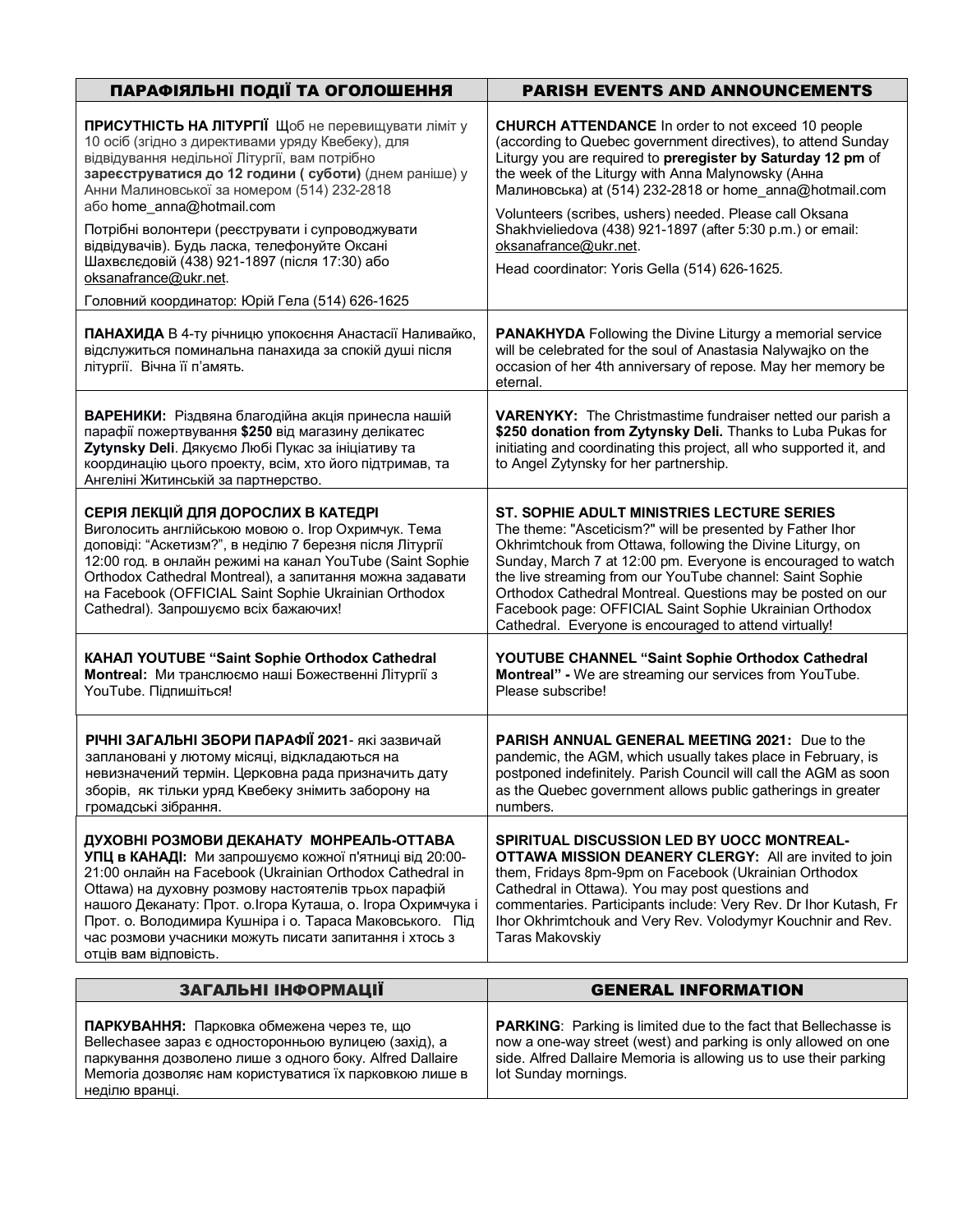| КОНТАКТНА ІНФОРМАЦІЯ: Якщо ви поміняли або<br>плануєте міняти свою домашню чи поштову адресу,<br>зверніться до Володимира Остапчука<br>vostapchuk76@gmail.com.                                                                                                                                                                                                                               |                                                                                                                                                                                  | <b>CONTACT INFORMATION UPDATE: Please contact Walter</b><br>Ostapchuk at vostapchuk76@gmail.com if your status, address,<br>telephone numbers or e-mail address have changed.         |                                                                                                                                                                         |  |
|----------------------------------------------------------------------------------------------------------------------------------------------------------------------------------------------------------------------------------------------------------------------------------------------------------------------------------------------------------------------------------------------|----------------------------------------------------------------------------------------------------------------------------------------------------------------------------------|---------------------------------------------------------------------------------------------------------------------------------------------------------------------------------------|-------------------------------------------------------------------------------------------------------------------------------------------------------------------------|--|
| ПЕРЕКАЗАТИ ПОЖЕРТВУ ДЛЯ ЦЕРКВИ АБО<br>ЗАПЛАТИТИ СВОЮ ЧЛЕНСЬКУ ВКЛАДКУ НАТИСНІТЬ<br>www.canadahelps.org або надішліть через електронний<br>переказ Interac E-Transfer на адресу stsophiemtl@gmail.com.<br>Дякуємо за ваші щирі пожертви.                                                                                                                                                      |                                                                                                                                                                                  | <b>ONLINE DONATIONS &amp; MEMBERSHIP PAYMENTS can be</b><br>made by visiting www.canadahelps.org or via Interac E-Transfer<br>to stsophiemtl@gmail.com Thank you for your generosity. |                                                                                                                                                                         |  |
| <b>DONATIONS</b>                                                                                                                                                                                                                                                                                                                                                                             |                                                                                                                                                                                  |                                                                                                                                                                                       |                                                                                                                                                                         |  |
| The Pidwysocky family would like to express their gratitude to everyone listed below who made a donation to our church in<br>memory of James Pidwysocky. May his memory be eternal!<br>Родина Підвисоцьких висловлює щиру подяку всім нище-вказаним особам за пожертви для церкви на нев'янучий вінок в<br>пам'ять Євгена Підвисоцького. Вічна йому пам'ять!                                 |                                                                                                                                                                                  |                                                                                                                                                                                       |                                                                                                                                                                         |  |
| J. Pidwysocky \$1,000<br>M. Pidwysocky-Fylypchuk \$500<br>S & D Pidwysocky \$500<br>I. Gerych \$300<br>A & D Stechysin \$250<br>A & D Ronish \$200<br>W. Ronish \$200<br>G. Panciuk \$200<br>Anonymous \$100                                                                                                                                                                                 | W & M Kolanitch \$200<br>Y & E Gella \$100<br>O. Kowcz \$100<br>T. Sidorenko \$100<br>A & Z Hryckowian \$100<br>X & T Samoluk \$100<br>T & S Pratscher \$100<br>M & A Lach \$100 | L. Sup \$100<br>M. Zymowec \$100<br>R. Medynski \$100<br>N. Berezoski Mack \$100<br>H. Chrebto Humeniuk \$100<br>L. Chomenko \$50<br>S. Zubyk \$50<br>A. Homonko \$50                 | V. Ostapchuk \$50<br>W & H Waverchuck \$50<br><b>B.</b> Laow \$50<br>R. Kordiuk \$50<br>Z. Ostapchuk \$40<br>O, Narepeka \$25<br>I. Avdimiretz \$25<br>D. Jurychuk \$25 |  |
| The Onyszchuk family would like to express their gratitude to everyone listed below who made a donation to our church in<br>memory of Mario and Anastasia (Nancy) Onyszchuk. May their memory be eternal!<br>Родина Онищуків висловлює щиру подяку всім нище-вказаним особам за пожертви для церкви на нев'янучий вінок в<br>пам'ять Маріо (Мар'ян) та Анастасію Онищуків. Вічна їм пам'ять! |                                                                                                                                                                                  |                                                                                                                                                                                       |                                                                                                                                                                         |  |
| A.D. Guthrie \$400<br>M. Piette \$200<br>Y & E Gella \$100                                                                                                                                                                                                                                                                                                                                   | J. Fresco \$200<br>G. Panciuk \$200<br>L. Kowalski \$50                                                                                                                          | G & V Kowryha \$200<br>H. Chrebto Humeniuk \$150<br>I. Gerych \$50                                                                                                                    | N. Wipond \$200<br>C & J Swift \$100                                                                                                                                    |  |
| The Samoluk family would like to express their gratitude to everyone listed below who made a donation to our church in memory<br>of Ted Samoluk. May his memory be eternal!<br>Родина Самолюків висловлює щиру подяку всім нище-вказаним особам за пожертви для церкви на нев'янучий вінок в<br>пам'ять Тадеуша (Тед) Самолюка. Вічна йому пам'ять!                                          |                                                                                                                                                                                  |                                                                                                                                                                                       |                                                                                                                                                                         |  |
| X. Samoluk & Family \$500<br>V. Ostapchuk \$100<br>J. Pidwysocky \$50<br>I. Bodnar \$20                                                                                                                                                                                                                                                                                                      | S. Norman \$250 US<br>H. Chrebto Humeniuk \$100<br>I. Gerych \$50<br>O. Masny \$20                                                                                               | O. Kowcz \$100<br>Y & E Gella \$100<br>W & H Waverchuck \$50                                                                                                                          | S. Olianski \$100<br>I. Avdimiretz \$75<br>O. Narepecka \$25                                                                                                            |  |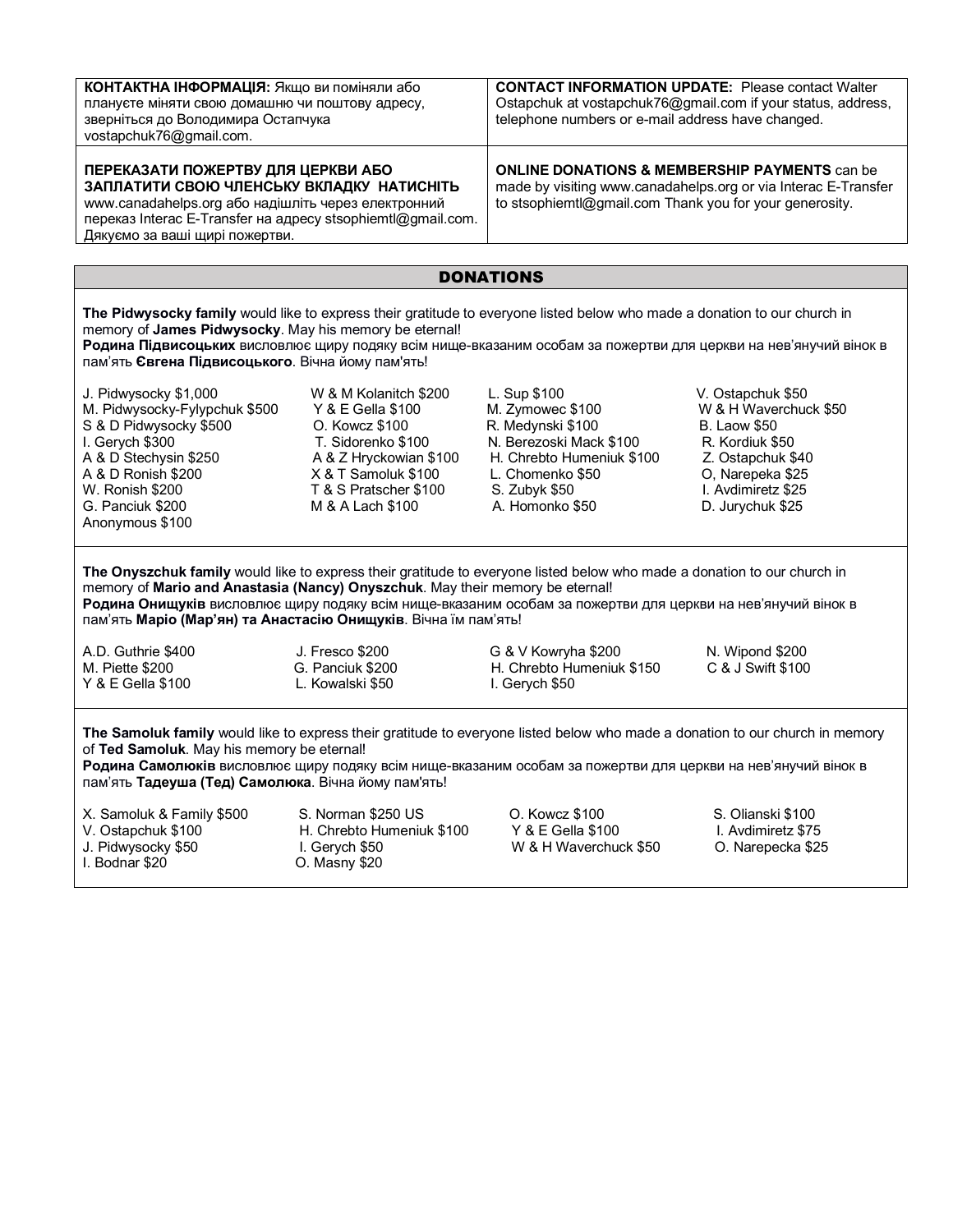

### **Неділя блудного сина • Sunday of the Prodigal Son**

У третю неділю, яка підготовляє нас до Великого Посту, ми слухаємо читання притчі про Блудного сина (Лука 15, 11-32).

У притчі й у стихирах цього дня говориться про покаяння людини, що вертається із самовільного вигнання. Нам розповідається про блудного (морально заблудлого) чоловіка, який пішов в «далеку країну» і там витратив усе, що він мав. Далека країна! Це єдине визначення стану людини, який ми повинні прийняти й засвоїти, коли ми наближаємося до Бога. Людина, яка ніколи цього не зазнала, хоча б тільки трошки, яка ніколи не відчула, що вона вигнана від Бога, від справжнього життя, ніколи не зрозуміє, про що говорить християнська віра. І той, хто почуває себе цілком «вдома» у цьому світі, хто ніколи не відчув болісної туги за іншою Правдою, ніколи не зрозуміє, що таке розкаяння.

Покаяння часто просто перетворюється в байдуже, об'єктивне перерахування гріхів і прогрішень, як визнання себе винним перед законним обвинувальним актом. Сповідь і розрішення гріхів розглядається як щось юридично законне. Але при цьому забувається щось істотне, без чого ні сповідь, ні розрішення гріхів не мають ні справжнього значення, ні сили. Це «щось» і є саме відчуття віддалення від Бога, від радості спілкування з Ним, від справжнього життя, створеного й даного нам Богом. Дійсно, неважко зізнатися на сповіді, що не дотримував постів, пропускав ранком або ввечері молитви, гнівався. Але зовсім інше – це раптом усвідомити, що я заплямував і втратив свою духовну красу, що я далекий від свого справжнього «дому», свого справжнього життя й що щось дорогоцінне, чисте й прекрасне безнадійно зламане в самій моїй життєвій сутності. І однак це усвідомлення, тільки це і є справжнє покаяння й у той же час гаряче бажання повернутися назад, знайти знову загублений «дім». Я одержав від Бога багаті дари: насамперед – життя й можливість насолоджуватися ним, наповнити його значенням, любов'ю, знанням; а потім – у Хрещенні – Нове Життя Самого Христа, дар Святого Духа, мир і радість Царства Небесного. Я одержав знання Бога й у Ньому знання всього іншого, силу й можливість зробитися одним із синів Божих. І все це я втратив і продовжую увесь час втрачати не тільки в особливих гріхах і прогрішеннях, але в найбільшому із усіх гріхів – у втраті моєї любові до Бога, у перевазі «країни далекої» над прекрасним домом Отця.

Але тут Церква нагадує мені про те, що я покинув і втратив. І, слухаючи її голос, я згадую. «Я безумно віддалився від Твоєї Отцівської слави,- співається в кондаку цього дня,- із грішниками розтратив дане мені багатство. Але волаю до тебе голосом блудного сина: згрішив я перед Тобою, Отче щедрий, прийми мене розкаяного, прийми мене, як одного із найманців Твоїх».

І коли я так усе згадую, я знаходжу в собі й бажання й силу повернутися: «…я повернуся до щедрого Отця, зі слізьми волаючи: прийми мене, як одного з найманців Твоїх…».

Треба звернути увагу і згадати тут одну з літургійних особливостей цієї Неділі Блудного сина. На утрені, після радісних і урочистих псалмів полієлею, ми співаємо сповнений туги псалом 136: На ріках вавилонських, там сиділи ми й плакали, коли згадували про Сіон… Як нам співати пісню Господню на землі чужій? Якщо я забуду